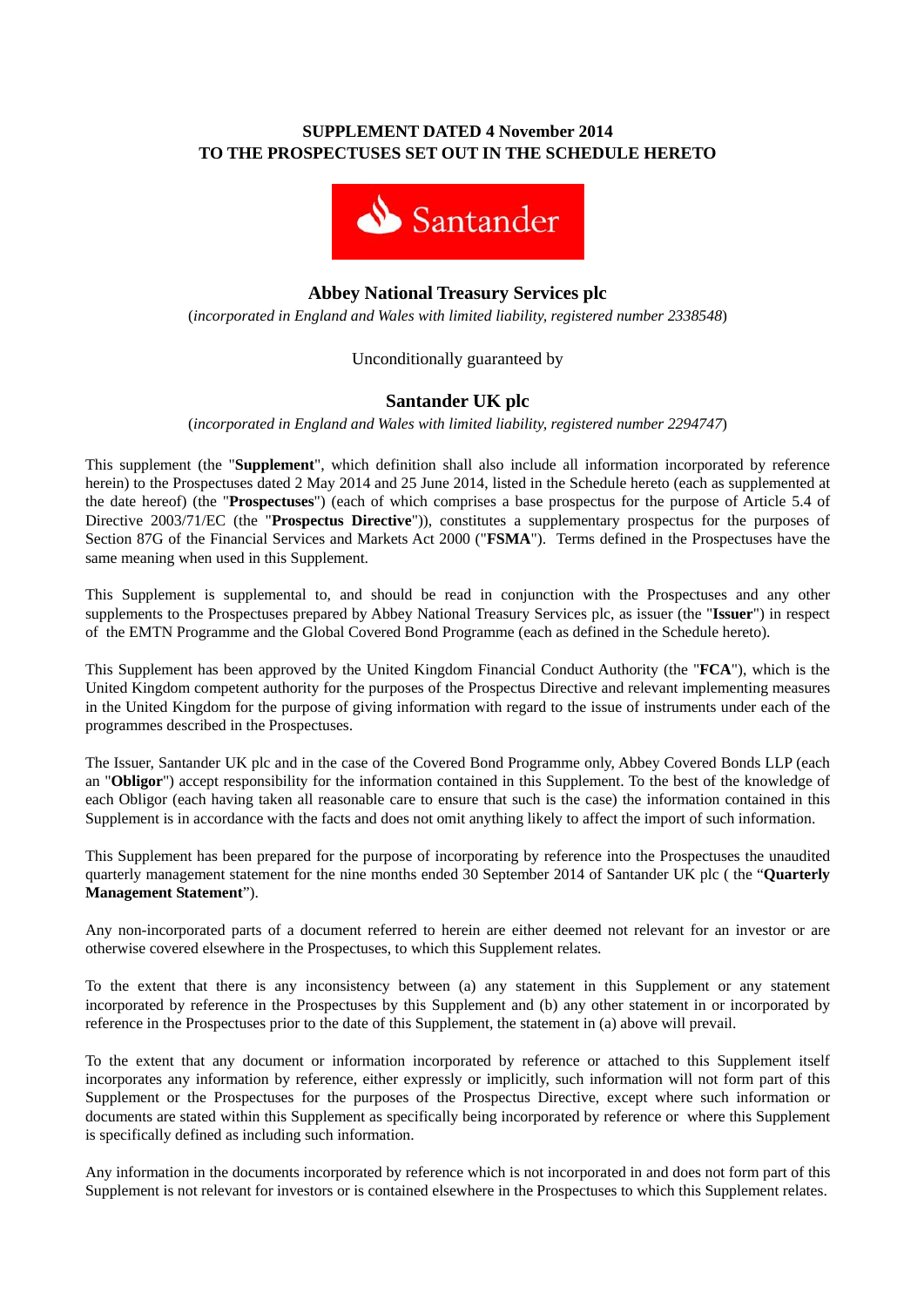Save as disclosed in this Supplement and the Prospectuses, no significant new factor, material mistake or inaccuracy relating to information included in the Prospectuses has arisen or been noted, as the case may be, since the publication of the Prospectuses.

In circumstances where Sections  $87Q(4) - (6)$  of the FSMA apply, investors who have agreed to purchase or subscribe for securities before this Supplement is published have the right, exercisable before the end of the period of two working days beginning with the working day after the date on which this Supplement was published, to withdraw their acceptances by sending a written notice of withdrawal (which must include the full name and address of the person or entity wishing to exercise such statutory withdrawal right and identify the transferable securities to which that statutory withdrawal right relates) by electronic mail to wholesalemarketslegal@santandergbm.com.

## **PUBLICATION OF QUARTERLY MANAGEMENT STATEMENT**

On 4 November 2014, Santander UK plc published its Quarterly Management Statement. The following sections of the Quarterly Management Statement are hereby incorporated in, and form part of, the Prospectuses:

- (a) the content of Appendix 2 appearing on page 19; and
- (b) the section entitled "IFRIC 21 adoption" appearing on pages 16 and 17 (inclusive).

#### **GENERAL**

Copies of the Quarterly Management Statement have been submitted to the National Storage Mechanism (available for viewing at: www.hemscott.com/nsm.do).

The relevant sections of the Quarterly Management Statement referred to above are also available for viewing at: http://www.santander.co.uk/uk/about-santander-uk/investor-relations/santander-uk-plc

This Supplement will be published on the website of the London Stock Exchange at the following link: http://www.londonstockexchange.com/exchange/news/market-news/market-news-home.html.